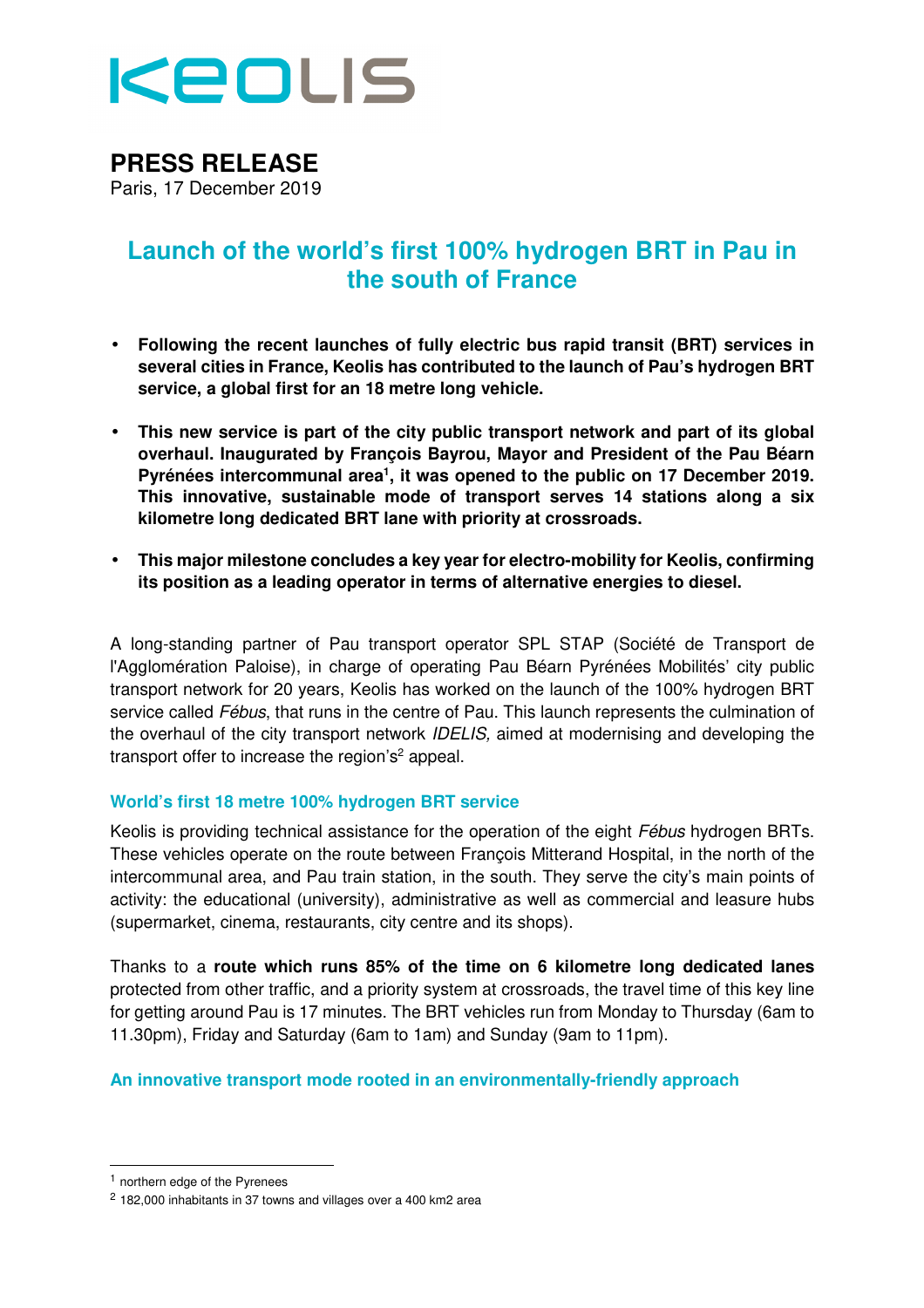



Built by the Belgian manufacturer Van Hool, **these vehicles produce their electricity on board, using a hydrogen fuel cell**. The hydrogen used to supply energy to the vehicles is produced in the station built near the IDELIS bus depot in Pau.

A key asset of hydrogen power, **these vehicles emit no pollution – be it noise or atmospheric** 

**pollution through greenhouse gas emissions –** as the engine emissions are composed solely of water. With their range of 240 km/day, these BRTs do not need to be recharged while in service. Recharging takes place at night in the station.

Accessible to people with reduced mobility, these 18 metre vehicleshave a 145 person capacity and include 32 leather-covered seats and large bay windows that provide passengers with plenty of light.. The line's 14 stations are equipped with **complete real-time passenger information, free Wi-Fi connection, automatic ticket vending machines** and **video protection cameras**.



Commissioning this fleet of eight vehicles required **the construction of a hydrogen station**, inaugurated on 19 September 2019, as well as a **maintenance workshop adapted to using hydrogen**. **One hundred employees were trained in this new rolling stock** (50 for driving and 50 for maintenance and control).

#### **2019: a key year for electro-mobility for Keolis**

-

Across the world, Keolis is committed to supporting public transport authorities and passengers to promote carbon-free, more sustainable mobility. Recent contracts won by Keolis and recent commercial launches have accelerated its contribution to the energy transition.

In **France**, in addition to the hydrogen BRT service in Pau, Keolis launched the fully electric BRT lines in Amiens (May 2019) and Bayonne-Biarritz-Anglet (September 2019) as well as the Caen steel-wheeled tram (July 2019).

To illustrate Keolis' determination to adopt a more environmentally-friendly approach, in November 2019, the Keolis Group organised the "Keolis New Energies Tour" in six French cities<sup>3</sup>. Keolis' alternative energy experts presented the public transport authorities with their vision of different "clean" energies (compressed natural gas, electric, hydrogen) and existing rolling stock **to provide food for thought on the challenges of climate change in their region.** 

In **Europe**, Keolis is also in charge of numeous electric mobility projects:

<sup>3</sup> Le Mans (departmental code 72), Bordeaux (33), Toulouse (31), Salon-de-Provence (13), Prenois (21) and Bouxières-aux-Dames (54).